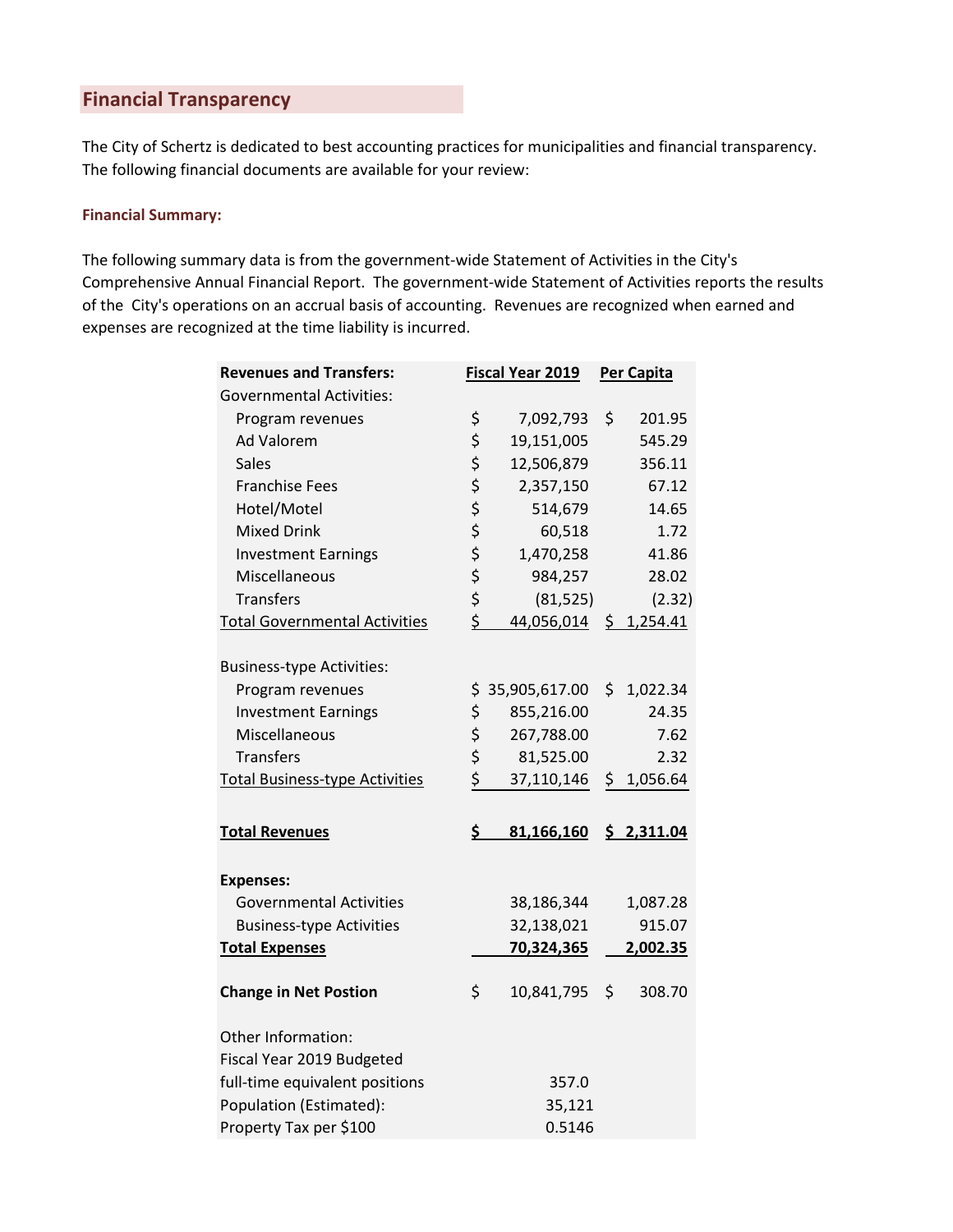



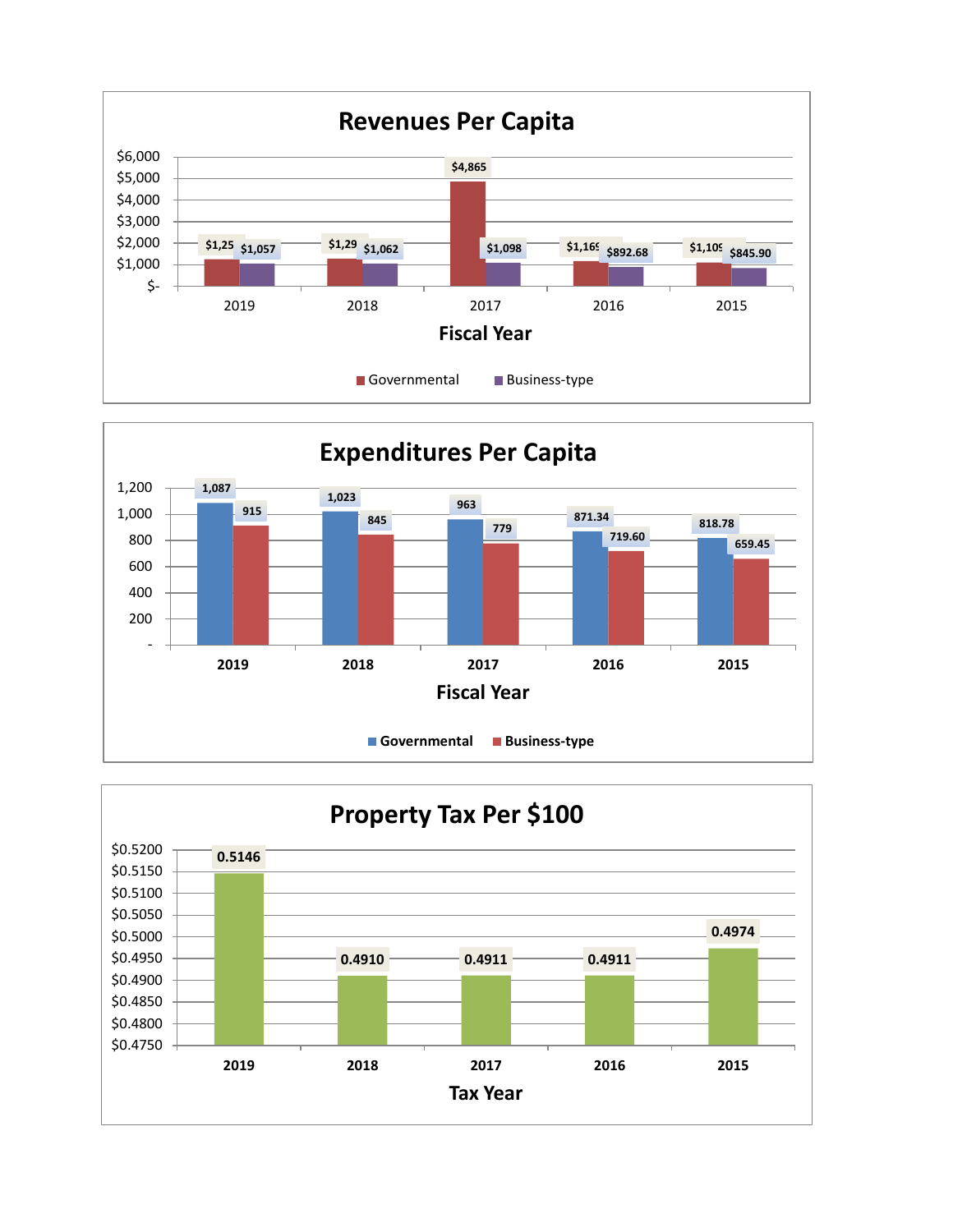| <b>Fiscal Year</b> | Per Capita     |         | Per Capita   | <b>Per Capita</b> | Per Capita   | Per Capita   |
|--------------------|----------------|---------|--------------|-------------------|--------------|--------------|
| 2019               | 2019           |         | 2018         | 2017              | 2016         | 2015         |
| \$<br>7,092,793    | \$<br>202      | \$      | 331          | \$<br>1,982       | \$<br>331.37 | \$<br>325.61 |
| 19,151,005         | 545            |         | 485          | 460               | 430.85       | 402.58       |
| 12,506,879         | 356            |         | 361          | 309               | 310.97       | 293.70       |
| 2,357,150          | 67             |         | 68           | 63                | 64.09        | 64.46        |
| 514,679            | 15             |         | 15           | 14                | 15.51        | 16.05        |
| 60,518             | $\overline{2}$ |         | $\mathbf{1}$ | $\mathbf{1}$      | 1.24         | 1.24         |
| 1,470,258          | 42             |         | 26           | 13                | 5.35         | 1.62         |
| 984,257            | 28             |         | 8            | 5                 | 8.81         | 5.63         |
| (81, 525)          | (2)            |         | $\mathbf 1$  | 0                 | 0.83         | (1.20)       |
| \$<br>44,056,014   | \$<br>1,254    | \$      | 1,295        | \$<br>4,865       | \$1,169.02   | \$1,109.69   |
|                    |                |         |              |                   |              |              |
| \$35,905,617.00    | \$<br>1,022.34 | $\zeta$ | 1,034.26     | \$<br>1,078.25    | \$<br>875.72 | \$<br>833.52 |
| 855,216            | 24             |         | 15           | 6                 | 2.92         | 1.36         |
| 267,788            | 8              |         | 13           | 14                | 14.87        | 9.82         |
| 81,525             | $\overline{2}$ |         | (1)          | (0)               | (0.83)       | 1.20         |
| \$<br>37,110,146   | \$<br>1,057    | \$      | 1,062        | \$<br>1,098       | \$<br>892.68 | \$<br>845.90 |
| \$<br>81,166,160   | \$<br>2,311    | \$      | 2,357        | \$<br>5,962       | \$2,061.70   | \$1,955.59   |
|                    |                |         |              |                   |              |              |
| 38,186,344         | 1,087          |         | 1,023        | 963               | 871.34       | 818.78       |
| 32,138,021         | 915            |         | 845          | 779               | 719.60       | 659.45       |
| 70,324,365         | 2,002          |         | 1,868        | 1,742             | 1,590.95     | 1,478.23     |
| \$<br>10,841,795   | \$<br>309      | \$      | 489          | \$<br>4,220       | \$<br>470.75 | \$<br>477.36 |

341.7 35,121

| 0.5146 | 0.4910 | 0.4911 | 0.4911 | 0.4974 |
|--------|--------|--------|--------|--------|
|        |        |        |        |        |